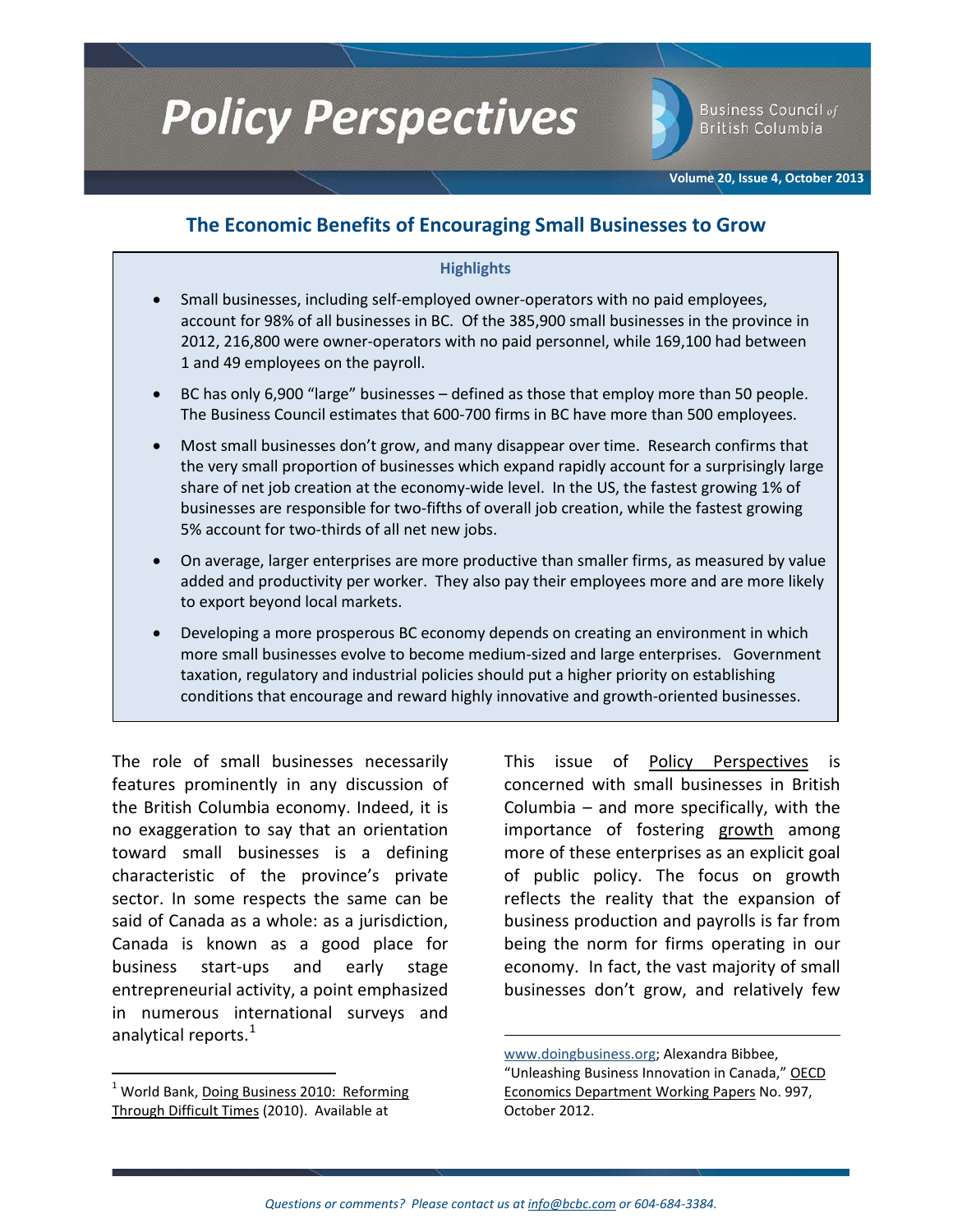ever graduate to the point where they become medium-sized or "big" companies. There is also a high mortality rate among start-up businesses: in Canada, around half disappear within five years of being established.<sup>[2](#page-1-0)</sup>

Overall, the small enterprise sector in BC – as in the country as a whole  $-$  is dynamic, highly competitive, and populated by many hard-working owner-operators. The sector is also characterized by widespread churn, as many firms enter and exit the marketplace every year. In Canada, approximately 100,000 new businesses were created every year between 2002 and 2010, while "exits" averaged about 90,000 per year. $3$  In each case, British Columbia supplied 12-13% of the national totals. With so many entries and exits, the small business sector creates a lot of jobs – but this is accompanied by a significant amount of job destruction.

### **A Snapshot of Small Businesses in BC**

The 2013 Small Business Profile, an annual publication produced by the BC government, provides information on the number and distribution of businesses in the province. $4$  The government defines "small businesses" as enterprises with fewer than 50 paid employees, as well as the self-employed – both unincorporated and incorporated – who operate their businesses with no paid help. Firms with 50 or more paid workers are classified as

<span id="page-1-3"></span><span id="page-1-0"></span><sup>2</sup> Industry Canada, Key Small Business Statistics, July 2012, p. 14; [www.ic.gc.ca/sbstatistics.](http://www.ic.gc.ca/sbstatistics) <sup>3</sup> Ibid., p. 12.

"large" enterprises in the BC Small Business Profile report.

Parenthetically, it should be noted that the Canadian government and many nongovernmental researchers use different cutoff points for determining firm size. Federal government reports typically define small businesses as those having fewer than 100 paid employees, while medium-sized firms have 100-499 employees and large ones have [5](#page-1-3)00 or more. $5$  Treatment of the selfemployed – including the extent to which they are even counted as small businesses –

| Table 1<br><b>Breakdown of Businesses</b>       |                     |      |  |
|-------------------------------------------------|---------------------|------|--|
| in British Columbia, 2012<br>Number of Per cent |                     |      |  |
|                                                 |                     |      |  |
|                                                 | Businesses of Total |      |  |
| <b>Total small businesses</b>                   | 385,900             | 98%  |  |
| Self-employed                                   |                     |      |  |
| without paid help*                              | 216,800             | 55%  |  |
| Businesses with less                            |                     |      |  |
| than 50 employees                               | 169,100             | 43%  |  |
| Total large businesses                          | 6,900               | 2%   |  |
| <b>Total all businesses</b>                     | 392,800             | 100% |  |
|                                                 |                     |      |  |

\* Incorporated self-employed are not included in this figure in order to avoid double-counting, since they are already included in the count of businesses with fewer than 50 employees.

*Source: BC Stats using data supplied by Statistics Canada.*

See for example Industry Canada, Key Small Business Statistics, July 2012; [www.ic.gc.ca/sbstatistics.](http://www.ic.gc.ca/sbstatistics) Some federal government reports and analytical papers exclude self-employed businesses with no paid employees from the category of small businesses. That is not the approach taken by the BC government. British Columbia generally counts the self-employed as small businesses, regardless of whether they have any paid workers, perhaps because the selfemployed are so numerous in the province.

<span id="page-1-1"></span>

<span id="page-1-2"></span><sup>4</sup> BC Stats and Ministry of Jobs, Tourism and Skills Training, Small Business Profile, 2013. Available at [www.resourcecentre.gov.bc.ca/pdf/SB\\_Profile\\_2013.pdf.](http://www.resourcecentre.gov.bc.ca/pdf/SB_Profile_2013.pdf)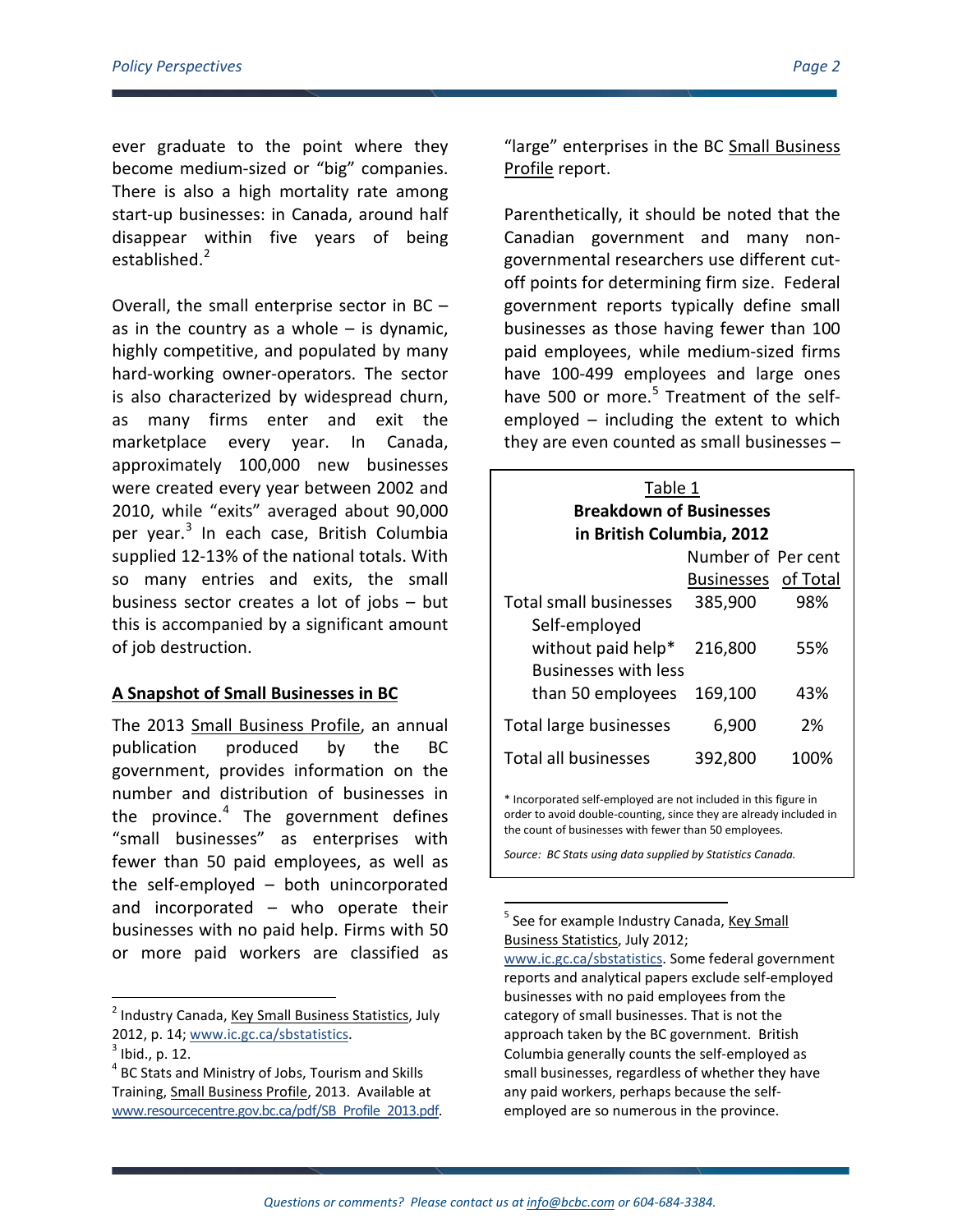also varies in the studies produced by government agencies and academic researchers. Some Industry Canada and Business Development Bank of Canada reports calibrate firm size on the basis of annual revenues, exports, or even balance sheet indicators, rather than the number of employees. Other developed countries and international economic agencies have adopted their own frameworks for categorizing business enterprises by size. All of this can make cross-jurisdictional comparisons somewhat challenging.

Table 1 summarizes a few top-line findings of the latest BC Small Business Profile report. In 2012, there were 392,800 businesses in British Columbia, of which 98% had fewer than 50 employees and thus were classified as "small". A substantial majority of these are self-employed individual operators/proprietors with no paid staff. Fully 82% of small businesses in BC have fewer than five employees – these are often referred to as "micro" businesses. About 13,200 BC firms (3% of all businesses) employ between 20 and 49 workers.



In 2012, only 6,900 enterprises in British Columbia directly employed 50 or more people; this is up slightly from the year before. Firms with 50 or more employees can be further divided into "medium-sized" and what can be described as truly "large" enterprises. More than 80% of the businesses falling into these two categories combined have between 50 and 250 workers. The Business Council of BC estimates that 600-700 private sector enterprises in the province have more than 500 employees on their direct payrolls.

Figure 1 shows the distribution of employment in the province as of 2012. Enterprises with 50 or more employees ("large businesses," as defined by the Small Business Profile report) were responsible for 36% of all jobs, small businesses (including the self-employed) for 45%, and the public sector for about one-fifth of the total. Some 1.87 million British Columbians earn their livelihood in the broadly defined private sector. "Large" enterprises (50 or more paid workers as defined by the BC government) directly support 45% of these private sector jobs, while small businesses with paid employees are responsible for one-third. Some 22% of private sector jobs in BC are supplied by self-employed individuals without any paid help. Some of these are "professionals" – e.g., lawyers, accountants, physicians, dentists, veterinarians, financial planners – while others run tiny (often home-based) businesses in areas like home cleaning, home renovation, appliance and electronic repair, consulting, export/import, landscaping, hairdressing, etc. Many artists, writers, researchers, and child care providers are also found among the burgeoning ranks of BC's self-employed.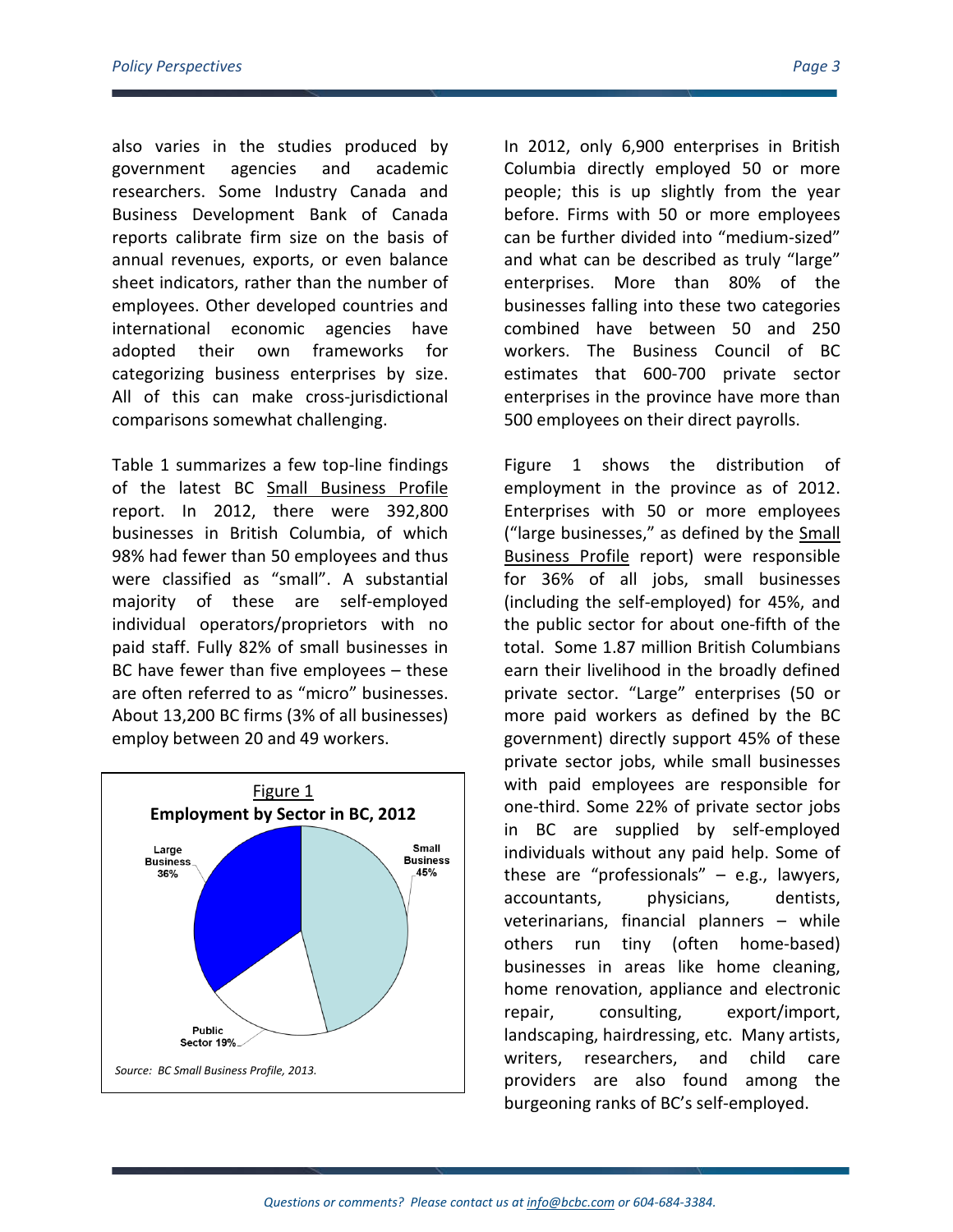Over the past decade, the number of business operators with paid employees grew only one-third as fast as the number with no paid staff. This suggests that a substantial amount of net private sector job creation is actually occurring in one-person "businesses," most of which aren't likely to expand (if they survive). This trend, if it persists, may have wider economic consequences: because the self-employed, on average, earn less than paid workers, sustained growth in the number of selfemployed is apt to exert a dampening effect on household income (even though some of the self-employed do enjoy high incomes).

Looking just at firms with paid workers, medium- and large-sized companies (50 or more workers) together employed significantly more British Columbians (838,900 as of 2012) than their smaller counterparts (614,100). Across Canada, the proportion of total employment in the small business sector has fallen since the 2008-09 recession.<sup>[6](#page-3-0)</sup> Thus, the frequently-cited claim that micro and other small businesses are responsible for most private sector jobs, and for almost all net job creation, is incorrect. In a growing economy, all size categories of businesses tend to be adding jobs over time.

### <span id="page-3-1"></span>**Small Business, Fast-Growing Firms, and Employment**

<span id="page-3-3"></span><span id="page-3-0"></span> $<sup>6</sup>$  Ibid., p. 9.</sup>

<span id="page-3-2"></span>In the United States, the pioneering work of Birch and his collaborators in the 1980s and early 1990s cast a spotlight on the central role of the subset of fast-growing firms – "gazelles" was the term he used – in driving job creation within the private sector

economy. [7](#page-3-1) More recent research reinforces this finding. A detailed study by the Kauffman Foundation estimates that, in a typical year, the top-performing 5% of all American businesses – measured by their rate of employment growth – generate twothirds of new jobs in the economy. And the top 1% of firms is responsible for an astonishing 40% of net job creation. $8$  Thus, a relative handful of US companies account for a markedly disproportionate share of employment growth at the economy-wide level.

Turning to Canada, a recent Industry Canada paper explored the issue of fastgrowing firms in a national context. The authors determined that 4% of all Canadian businesses could be classified as "high growth," as measured by their increases in employment. Specifically, such firms had to be adding jobs by at least 20% a year over a consecutive three-year period to be defined as high-growth. On this basis, only 0.5%- 1.0% of Canadian firms grew fast enough to qualify as "gazelles."<sup>[9](#page-3-3)</sup>

Rapidly growing businesses are critical to job creation and economic dynamism. This

 $<sup>7</sup>$  D. Birch, "Change, Innovation and Job Generation,"</sup> Journal of Labor Research, volume 10, number 1 (1989), pp. 33-39; D. Birch and J. Medoff, "Gazelles," in L.C. Solomon and A. R. Levenson, eds., Labor Markets, Employment Policy and Job Creation, Westview Press, 1994.

<sup>&</sup>lt;sup>8</sup> Dane Stangler, High Growth Firms and the Future of the American Economy, Kauffman Foundation Research Series: Firm Formation and Economic Growth (March 2010). Available from: [www.kauffman.org.](http://www.kauffman.org/)<br><sup>9</sup> Industry Canada, The State of Entrepreneurship in

Canada (February 2010). Report compiled for Industry Canada by Eileen Fisher and Rebecca Reuber. Available from[: www.ic.gc.ca.](http://www.ic.gc.ca/eic/site/061.nsf/vwapj/SEC-EEC_eng.pdf/$file/SEC-EEC_eng.pdf)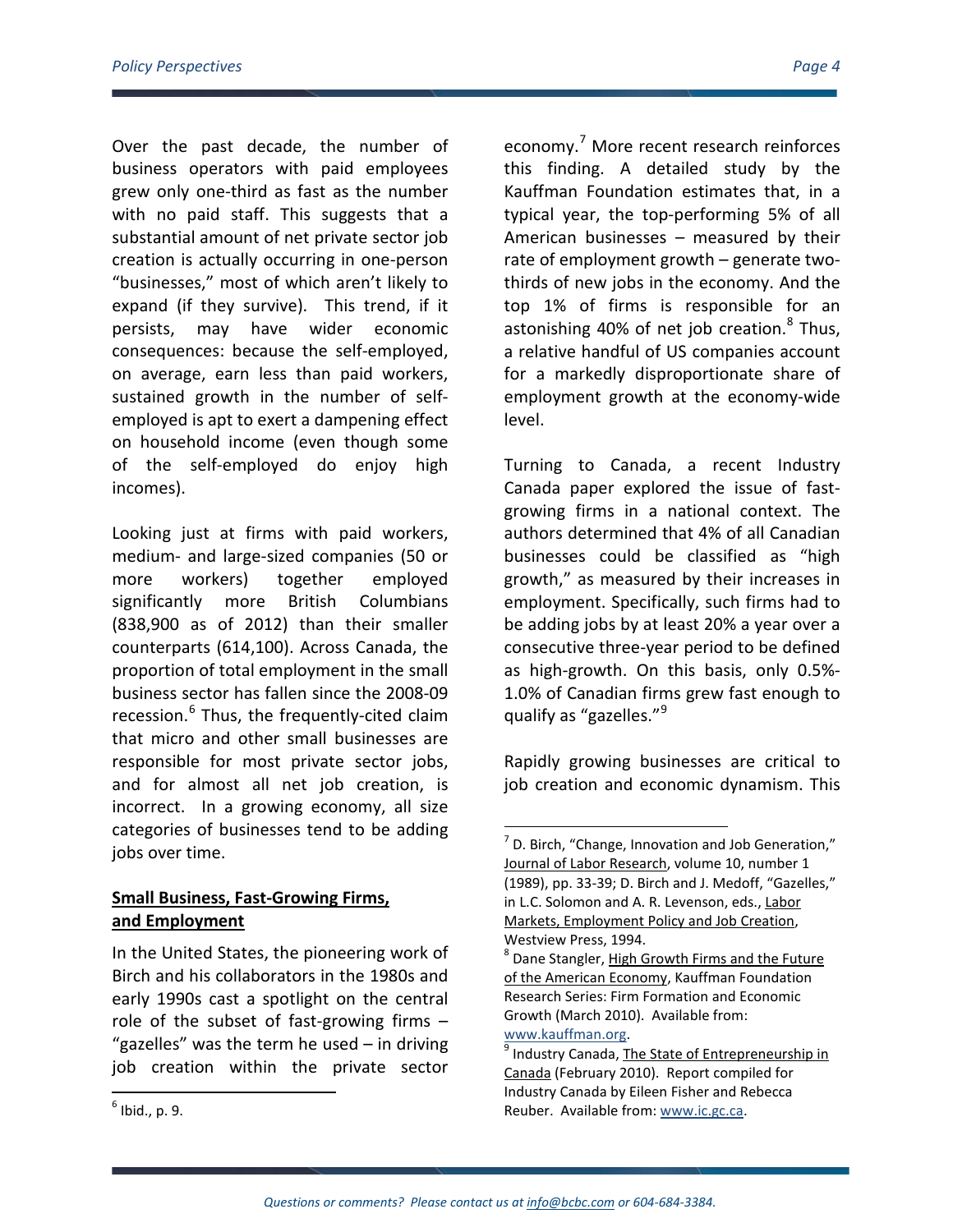small subset of firms plays an important role in innovation by introducing new products, processes and business models. Fast-growing firms also contribute significantly to industrial change and the reallocation of resources (labour and capital) across economic sectors.

Industry Canada research, like that produced by the Kauffman Foundation in the US, casts doubt on the notion that small businesses are always and everywhere the predominant source of employment growth. Looking at the period 2001-2011, what Industry Canada defines as large enterprises (500 plus employees) as a group created more jobs than either small or medium-sized firms from 2003 to 2008; small firms led the way in 2001-2002, and again in  $2010.<sup>10</sup>$  $2010.<sup>10</sup>$  $2010.<sup>10</sup>$  Over the entire period, small companies supplied 43% of all new private sector jobs. A majority of Canadian small businesses did not create any new jobs – and a sizable number shed jobs or closed down – during the period.

### **It's Not Just About Jobs**

While media reports and government news releases commenting on small business issues tend to focus on jobs, the economic impact of smaller enterprises extends well beyond the labour market. This section touches briefly on several other measures that help to illuminate the economic contributions of both small enterprises and businesses in general.

### *GDP/Value Added*

In BC, businesses with 0-49 paid workers accounted for 26% of output or real gross domestic product (GDP) in 2012. This is slightly higher than the figure for Canada  $(25%)$ .<sup>[11](#page-4-1)</sup> Using a different definition of small businesses – firms with 1 to 100 paid employees – Industry Canada estimated that such enterprises collectively were responsible for 31% of the country's GDP in the mid-2000s.

Data assembled by the OECD indicate that in most advanced economies, larger firms – specifically those with 250 or more employees – produce 40-56% of private sector "value-added," which is the difference between the value of firms' output and their consumption of intermediate inputs. Across the higherincome OECD countries, there is also considerable variation in the proportions of value-added attributable to small businesses (fewer than 50 employees): from 22% in Japan to 31-32% in Germany and the UK, to more than 40% in Spain, France and Belgium.<sup>[12](#page-4-2)</sup>

On a per worker basis, value-added tends to climb in tandem with number of employees in a business establishment, meaning that workers are often more productive when they are attached to larger enterprises. Several factors can help to explain this pattern. One is that bigger firms generally have better educated and more highly skilled workforces. Another is that they

<span id="page-4-2"></span><span id="page-4-1"></span><span id="page-4-0"></span><sup>&</sup>lt;sup>10</sup> Industry Canada, Key Small Business Statistics, July 2012, pp. 21-22. Employment fell across all business size groups in the recession year of 2009.

<sup>&</sup>lt;sup>11</sup> Small Business Profile 2013, p. 20.<br><sup>12</sup> OECD, <u>Entrepreneurship at a Glance 2012</u>, [http://www.oecd-ilibrary.org/industry-and](http://www.oecd-ilibrary.org/industry-and-services/entrepreneurship-at-a-glance-2012_entrepreneur_aag-2012-en)[services/entrepreneurship-at-a-glance-](http://www.oecd-ilibrary.org/industry-and-services/entrepreneurship-at-a-glance-2012_entrepreneur_aag-2012-en)2012 entrepreneur aag-2012-en.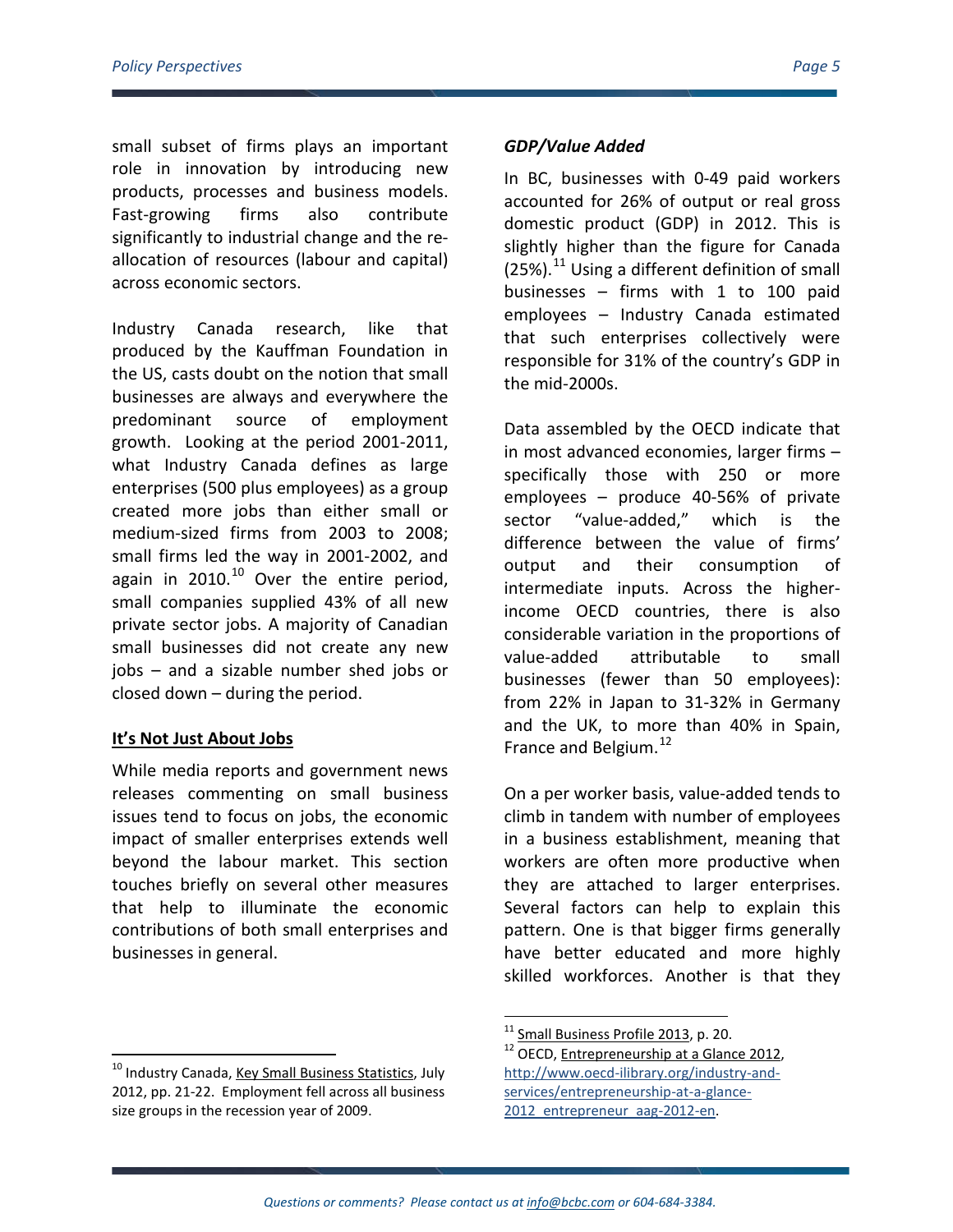typically have a higher ratio of capital per employee, compared to micro- and other smaller firms. Bigger firms also invest more in worker training and skill upgrading. Other factors that may tend to boost valueadded per employee as firm size expands include longer production runs (allowing fixed costs to be spread over more output), increased specialization of tasks, a greater propensity to sell outside of local markets, readier access to sources of finance, and better educated and more experienced managers.<sup>13</sup>

### *Wages/benefits*

Because there is a positive relationship between both value-added per employee and labour productivity, on the one hand, and plant or establishment size, on the other, it should come as no surprise that, on average, a similar relationship exists between firm size and worker compensation.

National data collected by Industry Canada and summarized in Table 2 show that employees of businesses with fewer than 50 and 100 workers had weekly earnings below the economy-wide average of \$852 in 2011; earnings were also below the average for some employees at firms classified as medium-sized. In contrast, employees of larger enterprises receive compensation that is comfortably above the private sector average.<sup>[14](#page-5-1)</sup> Larger firms are also more likely to provide access to retirement, extended health, and other

<span id="page-5-0"></span><sup>13</sup> Institute for Competitiveness and Productivity, Small Business, Entrepreneurship and Innovation, Working Paper 15, February 2012; [www.competeprosper.ca.](http://www.competeprosper.ca/)<br><sup>14</sup> Industry Canada, Key Small Business Statistics, July benefits that may significantly increase overall employee compensation. Most small businesses – understandably – have neither the financial nor the organizational capacity to offer more than quite modest non-wage benefits (beyond what is required by law).  $^{15}$  $^{15}$  $^{15}$ 

| Table 2<br><b>Average Weekly Earnings</b><br>by Firm Size,       |          |  |
|------------------------------------------------------------------|----------|--|
| <b>Canadian Private Sector, 2011</b>                             |          |  |
| Number                                                           |          |  |
| <u>of Employees</u>                                              | Earnings |  |
| 0-4                                                              | \$789    |  |
| $5 - 19$                                                         | \$727    |  |
| 20-49                                                            | \$771    |  |
| 50-99                                                            | \$793    |  |
| All "small" firms (avg)                                          | \$763    |  |
| 100-299                                                          | \$865    |  |
| 300-499                                                          | \$742    |  |
| All medium sized                                                 | \$832    |  |
| 500 or more                                                      | \$941    |  |
| Source: Industry Canada, Key Small Business Facts, July<br>2012. |          |  |

Does the broad Canadian compensation picture sketched above apply to British Columbia? Yes: "On average, large businesses [in BC] traditionally have paid their employees more compared to small businesses."[16](#page-5-2) The lower average wages in the small business sector, in turn, produce smaller annual earnings. In 2012, the average full-time equivalent small business worker in BC pulled down an annual salary of \$39,210, compared to \$48,318 for employees of "larger" businesses (50 or

<span id="page-5-2"></span><span id="page-5-1"></span><sup>2012,</sup> pp. 25-6.

<sup>&</sup>lt;sup>15</sup> That said, some small firms may compensate for lower pay/benefits by providing more flexible worktime arrangements, greater employee learning opportunities, and/or a higher quality work environment.

 $^{16}$  Small Business Profile, 2013, p. 21.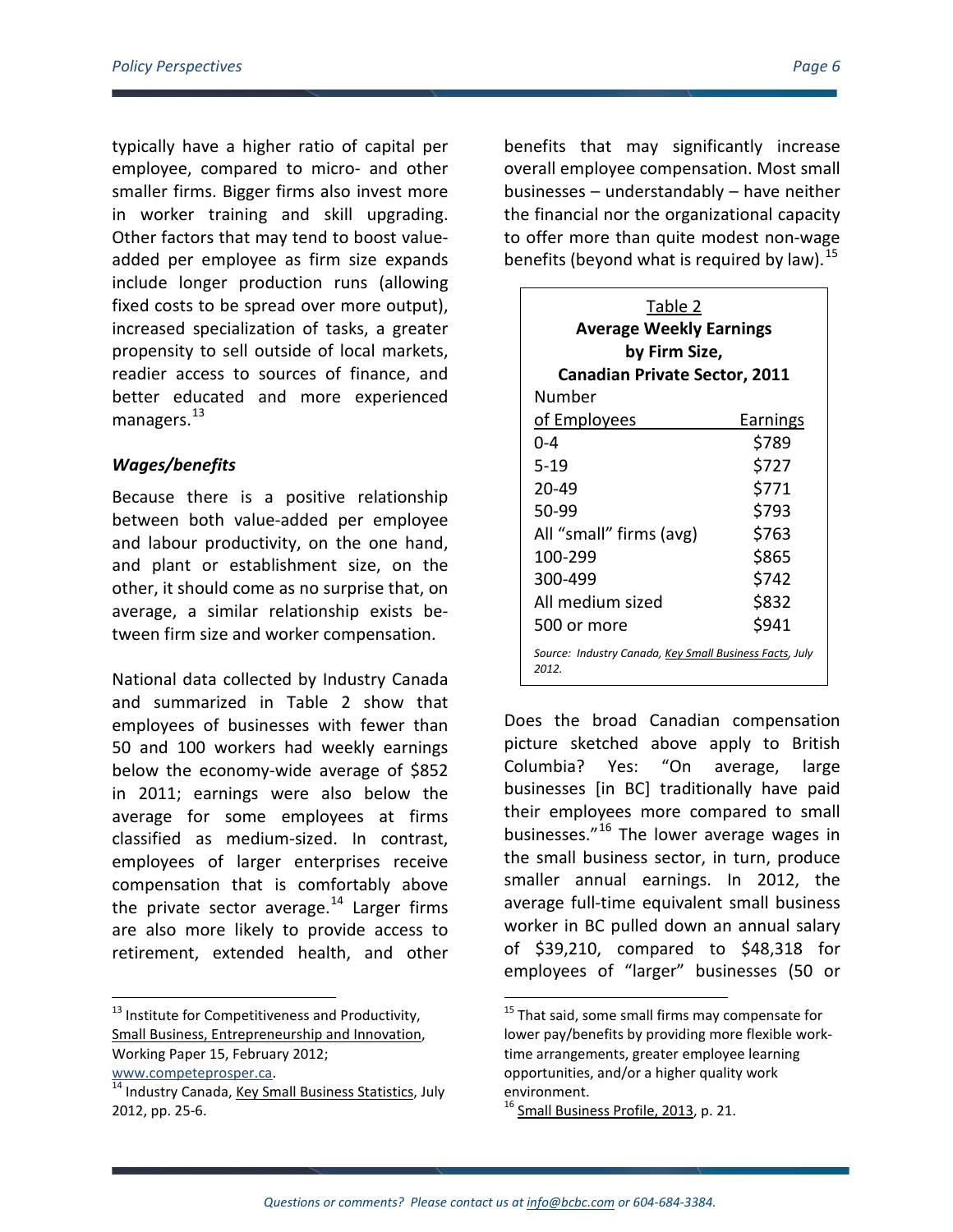more workers), a gap of some \$9,100 per worker.<sup>[17](#page-6-0)</sup> Unfortunately, the BC data don't permit a more refined breakdown of earnings by firm size (e.g., 1 to 4 employees, 50 to 250 employees, 500 plus employees, etc.). But based on the national data, it seems reasonable to assume that annual earnings and employee benefits will tend to be better at the biggest companies – i.e., those employing 500 or more workers – although this is by no means a hard-andfast rule. $18$ 

What about the growth of worker pay over time? According to the BC government's Small Business Profile, between 2007 and 2012 "the difference between wages of employees of small and large businesses widened somewhat, as average earnings of small business employees increased at less than half the rate than those of their large business counterparts."<sup>[19](#page-6-2)</sup>

### *Exports*

Cross-national research confirms that as businesses expand, they are more likely to engage in international commercial activity, including exporting. In most advanced economies, at least half of total exports come from enterprises with at least 250 employees.<sup>[20](#page-6-3)</sup> Canada follows the general OECD pattern in terms of the export orientation of businesses of differing sizes. In 2010, about three-quarters of Canada's merchandise exports came from firms with more than 100 employees. Smaller firms (less than 100 employees) were responsible for one-quarter of the value of the country's exports in that year.<sup>[21](#page-6-4)</sup> Of the latter amount, the bulk of the export sales were made by firms with 50-99 employees (i.e., by "large" companies as defined by the BC government).

The data for British Columbia are only partially consistent with the national story. In 2011, about 6,500 BC companies were engaged in export trade – defined as selling goods to non-Canadian buyers. [22](#page-6-2) Some 85% of these firms had fewer than 50 workers. The data suggest that these small firms produced more than 40% of the province's international merchandise exports in 2011.<sup>[23](#page-6-5)</sup> Depressed market prices for lumber and natural gas may have temporarily inflated the share of small business exports in the provincial total, since large companies account for the bulk of BC's natural gas and lumber export sales. Even so, the evidence indicates that enterprises with fewer than 50 employees make a bigger contribution to BC's international exports than is the case for Canada as a whole.

Only 1.4% of BC small businesses are involved in exporting goods to foreign

<span id="page-6-0"></span><sup>&</sup>lt;sup>17</sup> It is unclear from the Small Business Profile report whether the annual earnings figures are adjusted to reflect possible differences in average hours worked in small compared to large firms.

<span id="page-6-4"></span><span id="page-6-1"></span><sup>&</sup>lt;sup>18</sup> In particular, many small and medium-sized enterprises in the broad professional, scientific and technical services sector pay their employees well and rank near the top among all industries in average employee compensation.<br><sup>19</sup> Small Business Profile, 2013, p. 21.

<span id="page-6-5"></span><span id="page-6-3"></span><span id="page-6-2"></span><sup>&</sup>lt;sup>20</sup> OECD, "Selling to Foreign Markets: A Portrait of OECD Exporters," Statistics Brief No. 16, 2011; [http://www.oecd.org/std/47014723.pdf.](http://www.oecd.org/std/47014723.pdf)

<sup>&</sup>lt;sup>21</sup> Industry Canada, Canadian Small Business Exporters, Special Edition: Key Small Business Statistics, June 2011.<br><sup>22</sup> Unfortunately, data on international exports of

services and on interprovincial exports of both goods and services are not available by size of firm. <sup>23</sup> Small Business Profile, 2013, p. 23.